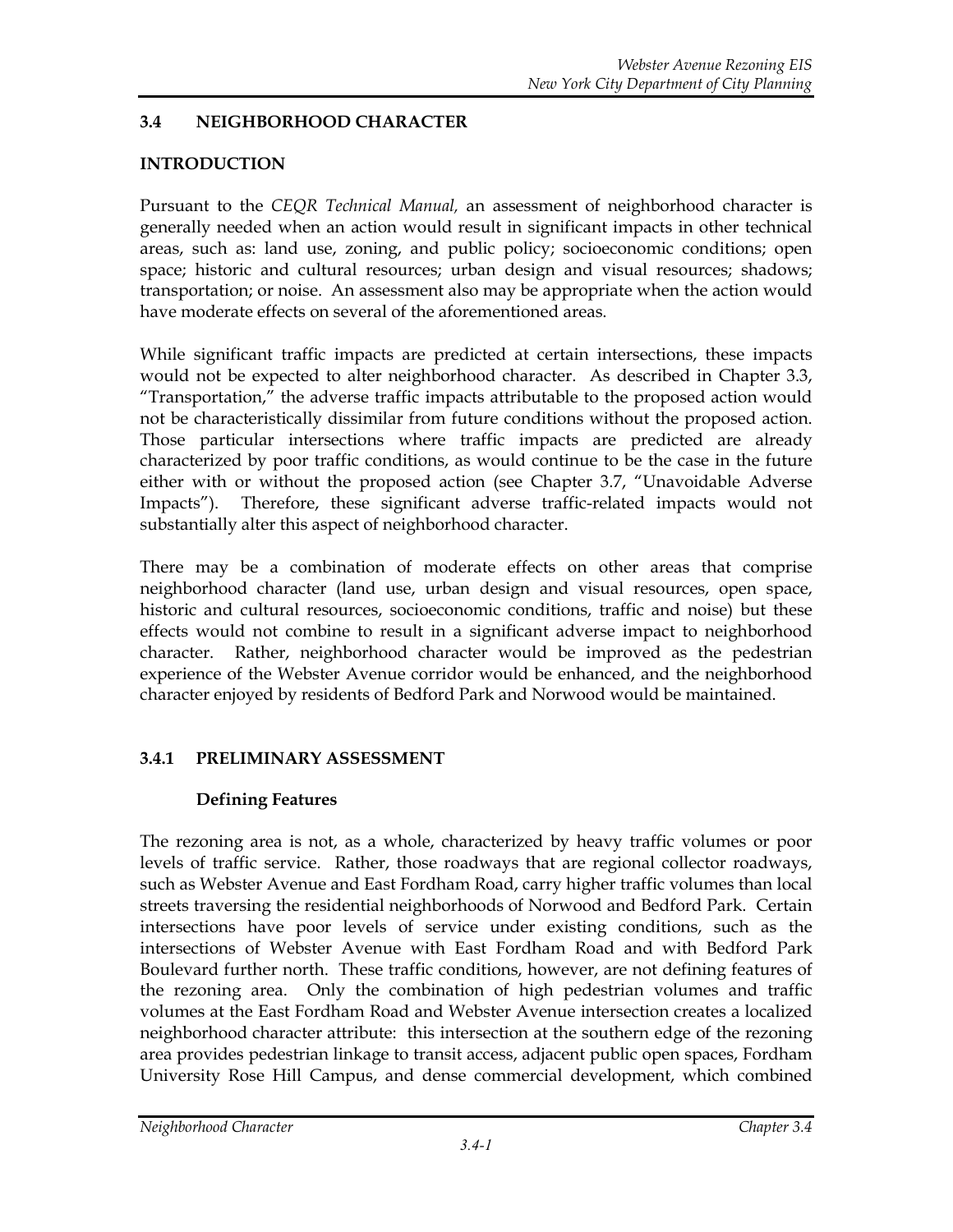with high levels of traffic activity, imbue the immediate streetscape with a particularly vibrant character.

### Webster Avenue Corridor

The Webster Avenue corridor is currently occupied by commercial, residential, and mixed-use buildings, community facilities, warehouse/industrial, storage lots/salvage yards, vacant lots, and parking facilities. Pedestrian activity along Webster Avenue is limited primarily to the southern end, around the intersections of East Fordham Road with Webster Avenue. Generally, however, the Webster Avenue corridor, in particular, is oriented toward automobiles; rather than providing commercial destinations or residential uses, it remains a somewhat unattractive corridor (see Figure 3.4-1).

The Webster Avenue corridor differs from the broader CD 7 and CD 12 residential land use patterns, including the Bedford Park and Norwood neighborhoods west of Webster Avenue in CD 7. The Webster Avenue corridor hosts commercial uses, including automotive-related uses, vacant land and parking. The Metro-North Railroad Harlem line runs east of and parallel to Webster Avenue. Unlike the residential neighborhoods of Bedford Park and Norwood, which typify CD 7, Webster Avenue in the rezoning area is lined with a notable concentration of light industrial uses, commercial uses, vacant land and parking, and the just to the east Metro-North Railroad Harlem line. The buildings hosting many these light-industrial uses are single-story. There are also numerous un-built lots, either used for parking or which remain vacant.

Due both to the typically limited height of buildings and also to the numerous un-built lots, a sense of "openness" pervades some segments of the Webster Avenue streetscape in the rezoning area. Further, due to the overwhelming presence of automotive-oriented uses, in lieu of retail and residential uses, pedestrian activity is scant, except at the southern end of the rezoning area, near Fordham Plaza, and around P.S. 20, and north of Mosholu Parkway, which accounts for higher levels of pedestrian activity in its vicinity before and after classes. The limited pedestrian presence contrasts with the more active streetscapes of Fordham Plaza just south of the rezoning area, and even with East 204<sup>th</sup> Street west of Webster Avenue, which is lined with local commercial. The Webster Avenue corridor not only lacks similar pedestrian volumes but also lacks pedestrian amenities and similar concentrations of sidewalk-oriented retail activity.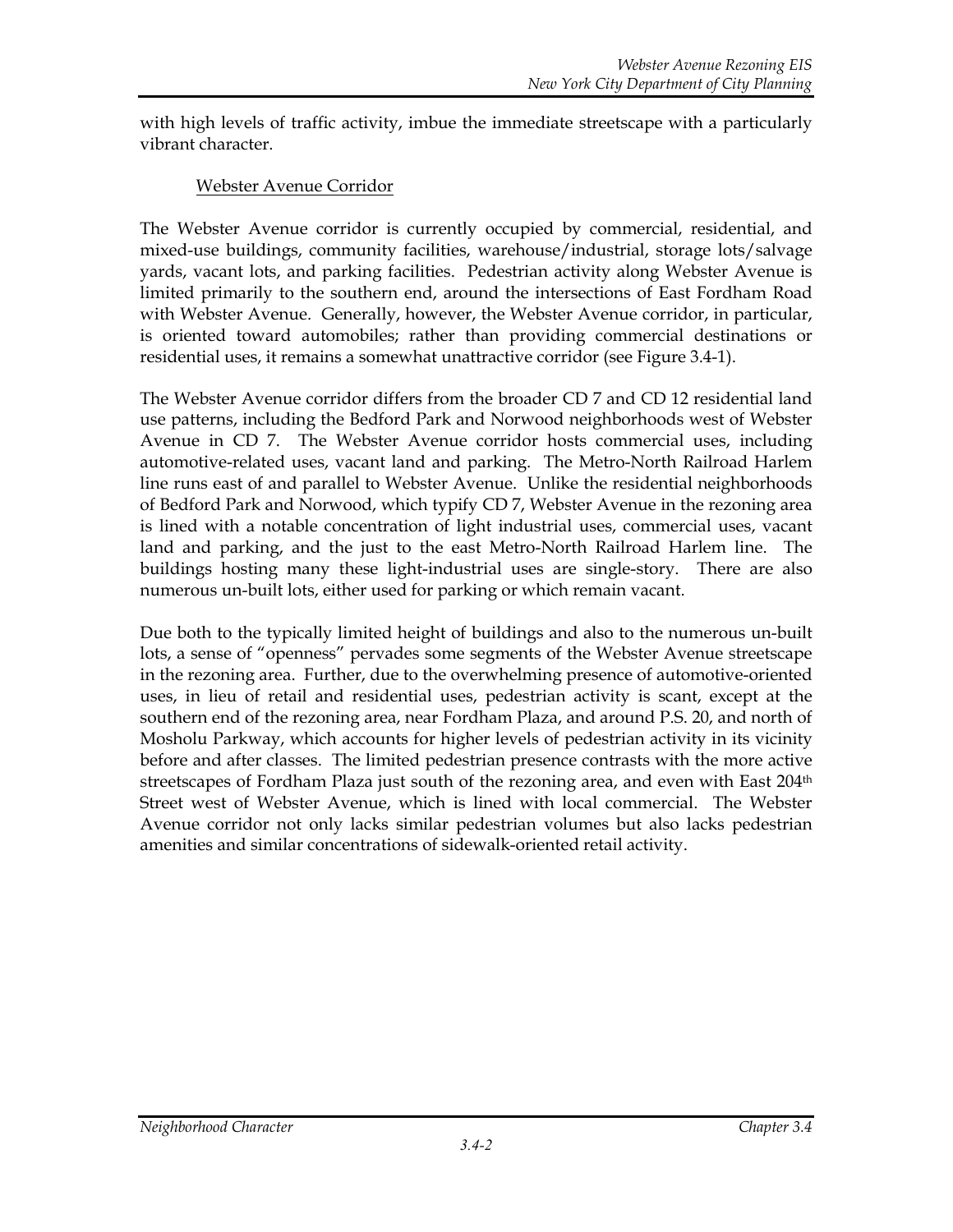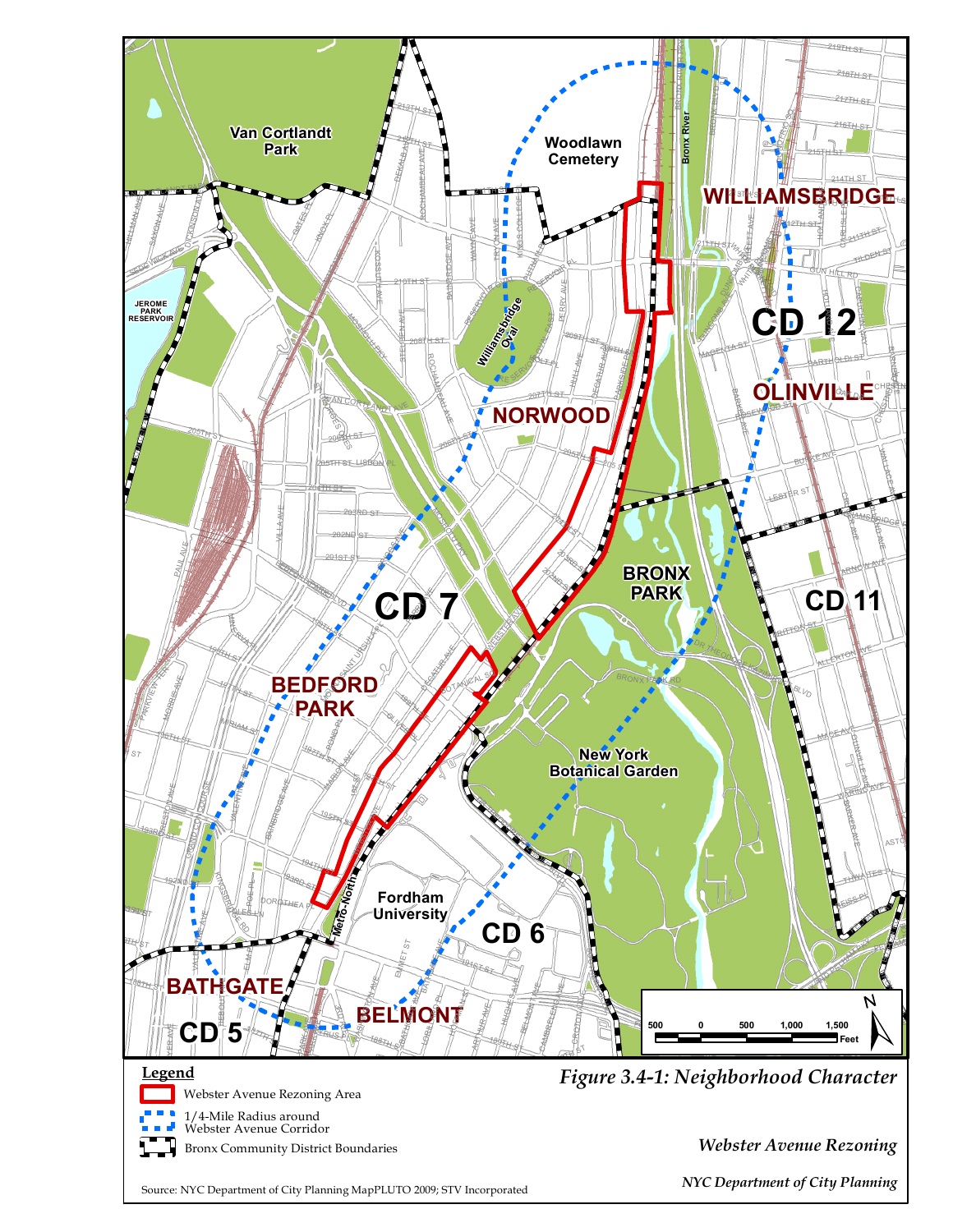As a result of this limited pedestrian activity, some areas of otherwise good urban design may seem particularly unattractive to pedestrians. For example, the east end of East 204th Street does not simply dead-end east of Webster Avenue—upon reaching the Metro-North Railroad right-of-way—as do most east-west streets between Webster Avenue and the Metro-North Railroad Harlem line. Instead, East 204th Street reaches an attractively landscaped pedestrian circle from which the pedestrian may overlook the Bronx Park and descend stairs (not visible from the streetscape) to cross over the Metro-North Railroad right-of-way and into Bronx Park. Bronx Park is an exceptional open space resource, but access to it from the rezoning area is limited to only a few locations, East 204th Street being one; the lack of street-level surveillance of pedestrian activities, however, due to the general lack of streetscape activity, may leave the pedestrian feeling wary of the environment and apt to avoid use of this access point to Bronx Park and its resources.

## Bedford Park and Norwood Neighborhoods

While other sections of the Bronx witnessed a near complete disappearance of one- and two-family detached homes earlier in the century, the Bedford Park and Norwood structural landscape changed only partially. Remaining within these neighborhoods were pockets of lower-density detached and rowhouses, reflecting the character of an earlier era. As the population's ethnic and economic base changed in the second half of the 20th century, the development character of both Bedford Park and Norwood remained intact.

Today, the neighborhoods of Bedford Park and Norwood contain a mixture of detached one- to two-family homes, and five- to seven-story pre-World War II apartment buildings typically found in the more densely populated areas of the Bronx. These neighborhoods include streets dominated by six-story apartment buildings of repeating design: brick construction, similar window arrangement, similar parapet designs, streetside fire escapes, and no setbacks or yards. In addition, there are also streetscapes exclusively comprising three-story Queen Anne style rowhouses, and other streetscapes of single family detached housing, with yards and landscaping.

Most neighborhood commercial uses within the rezoning area are located along East  $204<sup>th</sup>$  Street, just north of Mosholu Parkway in Norwood, though there also a few local commercial establishments along Bedford Park Boulevard in Bedford Park and along Jerome Avenue.

Van Cortlandt Park is situated north of the rezoning area, at the northwestern edge of Norwood. Like the Bronx Park to the east of the rezoning area, Van Cortlandt Park is a prominent open space and positive attribute to the neighborhoods that surround it.

#### *Neighborhood Character Chapter 3.4*